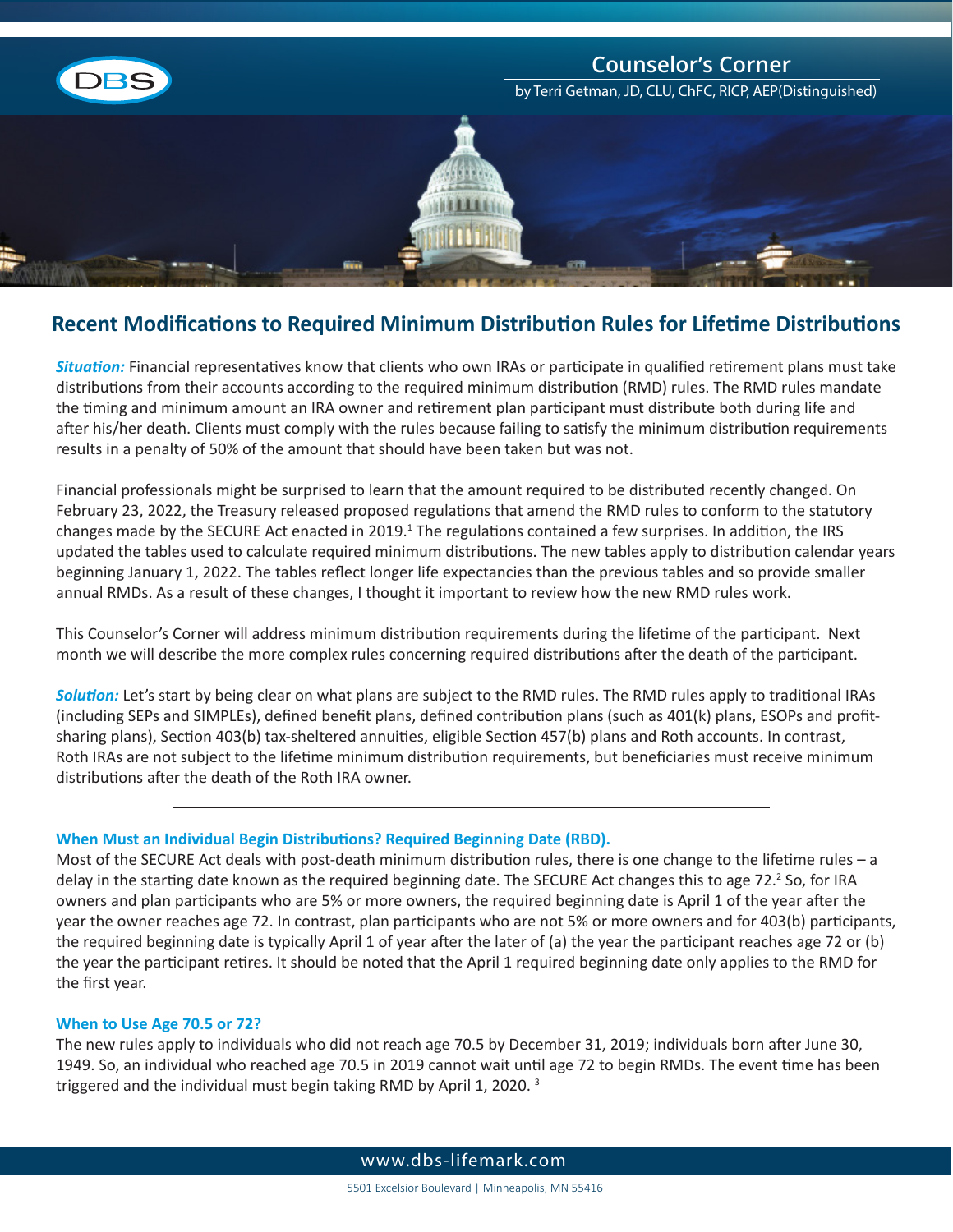

### **Specifically,**

- If you are retired and your 70th birthday was June 30, 2019, you reached age 70½ on December 30, 2019. You must take your first RMD (for 2019) by April 1, 2020, and your second RMD (for 2020) by December 31, 2020. 3
- If you are retired and your 70th birthday was July 1, 2019, you reached age 70½ on January 1, 2020. You do not have an RMD for 2019. You must take your first RMD for 2021, when you turn 72, by April 1, 2022.

# **When Must an Individual Take RMDs? First Year & Beyond.**

As indicated above you have until April 1 of the following year after reaching age 72 to begin taking your first RMD. However, this April 1 deadline only applies to the RMD for the first year. Every year thereafter, a participant must take distributions by December 31.

- John turns 72 on Aug. 20, 2021. He has until April 1, 2022, to take his first required minimum distribution, which would be based on his 2020 year-end balance.
- If John waits until April 1 to take his mandated distribution, he will still have to take an additional withdrawal by December 31, 2022, based on his 2021 year-end balance.

# **What Amount Must be Distributed to Avoid 50% Penalty? Calculating RMDs.<sup>4</sup>**

The rules as set forth below apply to plans with individual accounts. Defined benefit plans and amounts payable as an annuity are subject to different minimum distribution calculations.

The amount required to be distributed is determined by dividing the account balance by a life expectancy factor taken from the Uniform Lifetime Table shown on the last page. The account balance is determined as of the end of the prior year (December 31, or the last valuation date).

The first required distribution is for the calendar year in which the participant reaches age 72, but it is not due until April 1 of the following year. Ordinarily, the second distribution is due by December 31 of the same year. Of course, if the participant already began RMD and/ or turned 70.5 in 2019, then they must continue to take RMDs in the same manner as before the SECURE Act.

#### *Example 1.*

Marjorie reached age 72 on September 1, 2022. Her IRA balance at the end of 2021 was \$500,000. Her life expectancy factor in 2022, taken from the current Uniform Lifetime Table, is 27.4 years. Her required distribution for 2022 would be \$18,248 (\$500,000/27.4), due no later than April 1, 2023. In addition, Marjorie would need to take a second distribution by December 31, 2023, based on her 2022 end of the account balance.

### **Exception: Joint Life Expectancy.**

The distribution amounts required during the owner's lifetime generally are not affected by the identity of the beneficiary. However, there is one exception to this rule: if the owner/participant's spouse is named as beneficiary and is more than 10 years younger than the owner, distributions can be calculated using a joint-and-survivor table that takes the longer second life into account.

### *Example 2.*

Assume Marjorie in the example above was married to Bob, who turned 55. Instead of a life expectancy factor of 27.4, their joint life expectancy is 32.7 years. Marjorie's first required distribution would be \$15,290.52 (\$500,000/32.7). Her required beginning date and subsequent distribution dates would not change.

#### **Multiple Plans or IRAs.**

If an individual owns multiple IRAs of the same type (e.g., traditional IRAs to which contributions have been made) he or she may combine required distribution amounts and take the entire amount from one account. IRAs of different types, such as Roth IRAs and inherited IRAs, may not be combined for this purpose. In addition, the required distribution for each qualified plan in which an individual participates must be calculated separately and taken from that plan. However, if an individual participates in more than one tax-sheltered 403(b) annuity, the required distributions for the 403(b) accounts may be combined and taken from one account.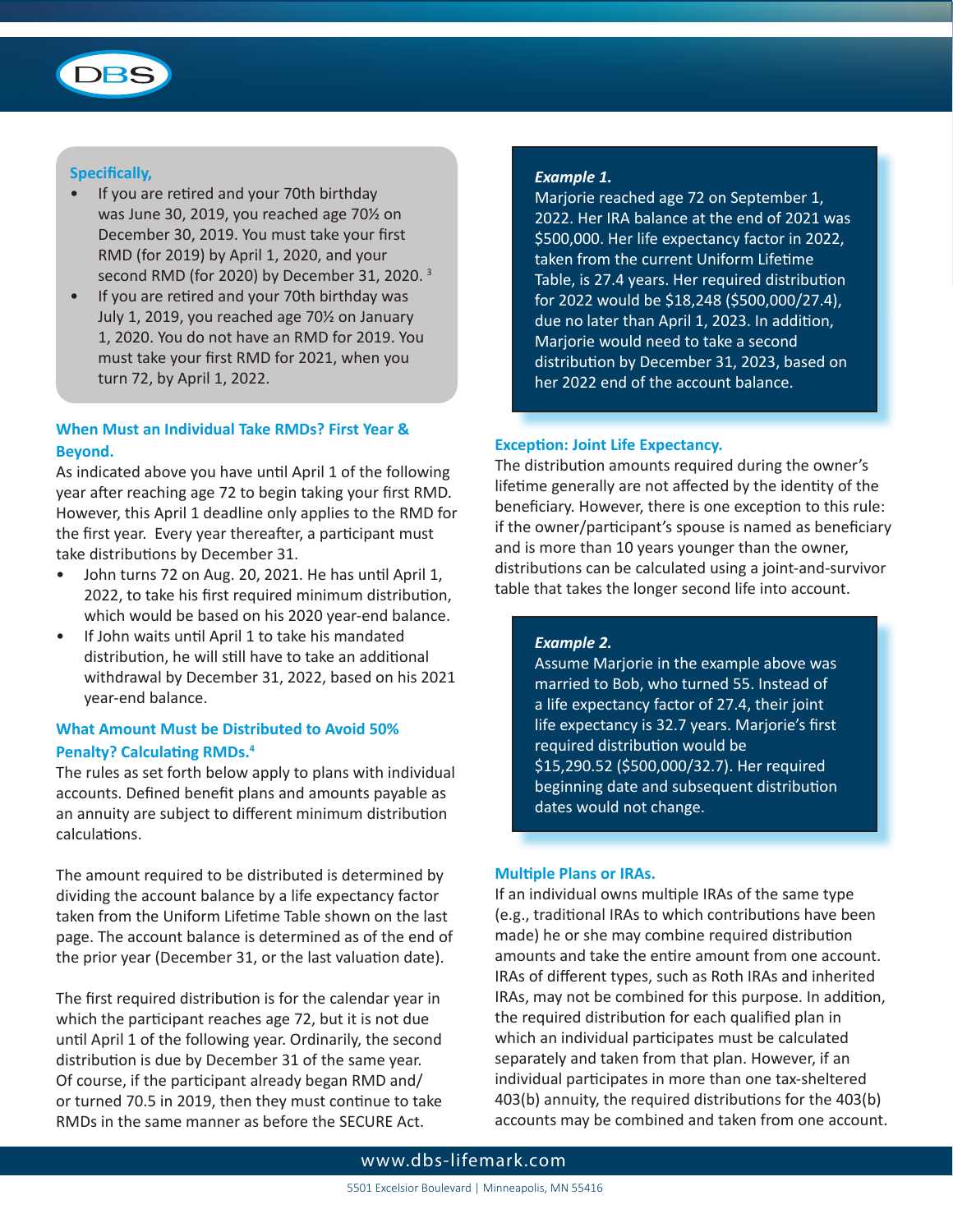

## **Changes to Tables Used to Calculate Required Minimum Distribution.**

In addition, to the recently enacted changes to the RMD rules the IRS has finalized an update to the tables used to calculate the required minimum distributions. The tables reflect longer life expectancies than the current table and so would provide smaller annual RMDs. The tables apply for distribution calendar years beginning on or after January 1, 2022. For many individuals the switch will be simple. Consider the following:

Example: Assume an individual born on July 1, 1950, has a qualified plan balance of \$1 million on 12/31/2021. The individual turns 72 in 2022. Since the first calendar distribution year is 2022 the year the Individual turns 72 the new distribution tables can be used providing a factor of 27.4 and resulting in an RMD of \$36,496 (\$1 million divided by 27.4). This first distribution can be delayed to April 1, 2023. The old table would have resulted in a distribution of \$39,063 (\$1 million divided by 25.6), \$2,567 more than the new table amount.

It's important to note that distribution calendar year is the year which the RMD relates, and not necessarily the year in which it's paid. For example, an initial RMD is due April 1 the year after an individual reaches age 72, but subsequent RMDs are due by each December 31. This adds a little more complexity. Consider the following:

**Example:** For an individual who attains age 72 in 2021, the new tables would not apply to the 2021 RMD due April 1, 2022, but, would apply to the 2022 RMD due December 31, 2022.

The process for determining how much to distribute is also more complex for individuals who inherited IRA or employer qualified plan accounts who died prior to 2022. The regulations contain a transition rule . . . but more on this in next month's Counselor's Corner.

**In Summary.** The traditional maxim for retirement savings was to use IRAs, 401(k) and other qualified plans to lower one's current tax obligation, defer them in the present, and to stretch the withdraw using the lifetime required minimum distribution so the maximum amount could be left in the account to grow tax deferred. After the SECURE act this strategy is still available for lifetime distributions of the account owner, however, except for a small group of eligible beneficiaries, non-spouse beneficiaries will no longer be able to spread distributions over their life expectancy.

While the lifetime "stretch" of the retirement account owner has long been an incredibly effective strategy in the financial professional's toolbox, this may no longer be the case. Retirement account owners can minimize the impact of the SECURE Act changes by employing a variety of strategies from simple solutions like increasing lifetime Roth conversions to more complex approaches. Thus, perhaps the most important thing a financial professional can do right now is to educate their clients on the changes enacted and present various strategies that can help clients accomplish their goals.

1 On March 29, 2022, in a bipartisan 414-5 vote the House passed legislation known as SECURE 2.0 which proposes additional changes to the RMD rules. The Senate's version has some notable differences.

<sup>2</sup> Both the House and Senate SECURE 2.0 bills propose deferring the required beginning date to age 75. The House bill does this in three phases (age 73 starting in 2023, age 74 in 2030 and age 75 in 2033); while the Senate bill delays the change to 2032 when the age would jump from age 72 to 75.

<sup>3</sup> Due to the impact of COVID-19 the CARES Act suspended most RMDs for calendar year 2020.

4 The House SECURE 2.0 bill proposes to reduce the excise tax from 50% to 25% for individuals who take a distribution from a retirement plan that is less than required. This can be reduced to 10% if corrected within 2 years.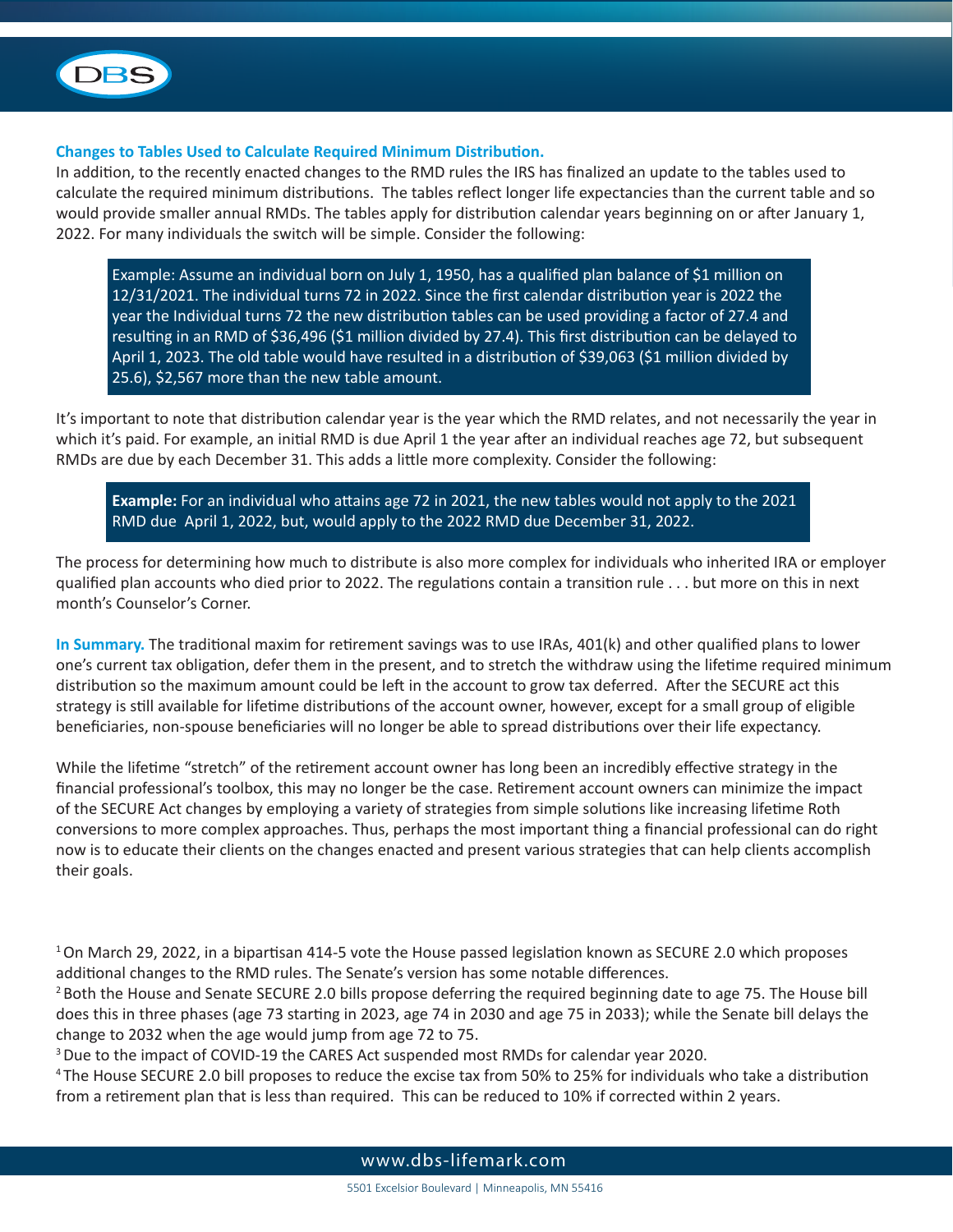

# **Uniform Lifetime Table**

The table that follows is used to calculate lifetime minimum required distributions. For owner/participants with a spouse more than 10 years younger who have named their spouse as beneficiary, a different table (Joint and Survivor Table VI, set forth in Treas. Reg. §1.401(a)(9)-9) may be used instead.

| Pre 2022 Uniform Lifetime Table |                        |     |                        |  |
|---------------------------------|------------------------|-----|------------------------|--|
| Age                             | Distribution<br>Period | Age | Distribution<br>Period |  |
| 70                              | 27.4                   | 93  | 9.6                    |  |
| 71                              | 26.5                   | 94  | 9.1                    |  |
| 72                              | 25.6                   | 95  | 8.6                    |  |
| 73                              | 24.7                   | 96  | 8.1                    |  |
| 74                              | 23.8                   | 97  | 7.6                    |  |
| 75                              | 22.9                   | 98  | 7.1                    |  |
| 76                              | 22.0                   | 99  | 6.7                    |  |
| 77                              | 21.2                   | 100 | 6.3                    |  |
| 78                              | 20.3                   | 101 | 5.9                    |  |
| 79                              | 19.5                   | 102 | 5.5                    |  |
| 80                              | 18.7                   | 103 | 5.2                    |  |
| 81                              | 17.9                   | 104 | 4.9                    |  |
| 82                              | 17.1                   | 105 | 4.5                    |  |
| 83                              | 16.3                   | 106 | 4.2                    |  |
| 84                              | 15.5                   | 107 | 3.9                    |  |
| 85                              | 14.8                   | 108 | 3.7                    |  |
| 86                              | 14.1                   | 109 | 3.4                    |  |
| 87                              | 13.4                   | 110 | 3.1                    |  |
| 88                              | 12.7                   | 111 | 2.9                    |  |
| 89                              | 12.0                   | 112 | 2.6                    |  |
| 90                              | 11.4                   | 113 | 2.4                    |  |
| 91                              | 10.8                   | 114 | 2.1                    |  |
| 92                              | 10.2                   | 115 | 1.9                    |  |

| Uniform Lifetime Table Effective for<br><b>Distributions Starting 2022</b> |                        |        |                        |  |
|----------------------------------------------------------------------------|------------------------|--------|------------------------|--|
| Age                                                                        | Distribution<br>Period | Age    | Distribution<br>Period |  |
| 70                                                                         | N/A                    | 96     | 8.4                    |  |
| 71                                                                         | N/A                    | 97     | 7.8                    |  |
| 72                                                                         | 27.4                   | 98     | 7.3                    |  |
| 73                                                                         | 26.5                   | 99     | 6.8                    |  |
| 74                                                                         | 25.5                   | 100    | 6.4                    |  |
| 75                                                                         | 24.6                   | 101    | 6.0                    |  |
| 76                                                                         | 23.7                   | 102    | 5.6                    |  |
| 77                                                                         | 22.9                   | 103    | 5.2                    |  |
| 78                                                                         | 22.0                   | 104    | 4.9                    |  |
| 79                                                                         | 21.1                   | 105    | 4.6                    |  |
| 80                                                                         | 20.2                   | 106    | 4.3                    |  |
| 81                                                                         | 19.4                   | 107    | 4.1                    |  |
| 82                                                                         | 18.5                   | 108    | 3.9                    |  |
| 83                                                                         | 17.7                   | 109    | 3.7                    |  |
| 84                                                                         | 16.8                   | 110    | 3.5                    |  |
| 85                                                                         | 16.0                   | 111    | 3.4                    |  |
| 86                                                                         | 15.2                   | 112    | 3.3                    |  |
| 87                                                                         | 14.4                   | 113    | 3.1                    |  |
| 88                                                                         | 13.7                   | 114    | 3.0                    |  |
| 89                                                                         | 12.9                   | 115    | 2.9                    |  |
| 90                                                                         | 12.2                   | 116    | 2.8                    |  |
| 91                                                                         | 11.5                   | 117    | 2.7                    |  |
| 92                                                                         | 10.8                   | 118    | 2.5                    |  |
| 93                                                                         | 10.1                   | 119    | 2.3                    |  |
| 94                                                                         | 9.5                    | $120+$ | 2.0                    |  |
| 95                                                                         | 8.9                    |        |                        |  |